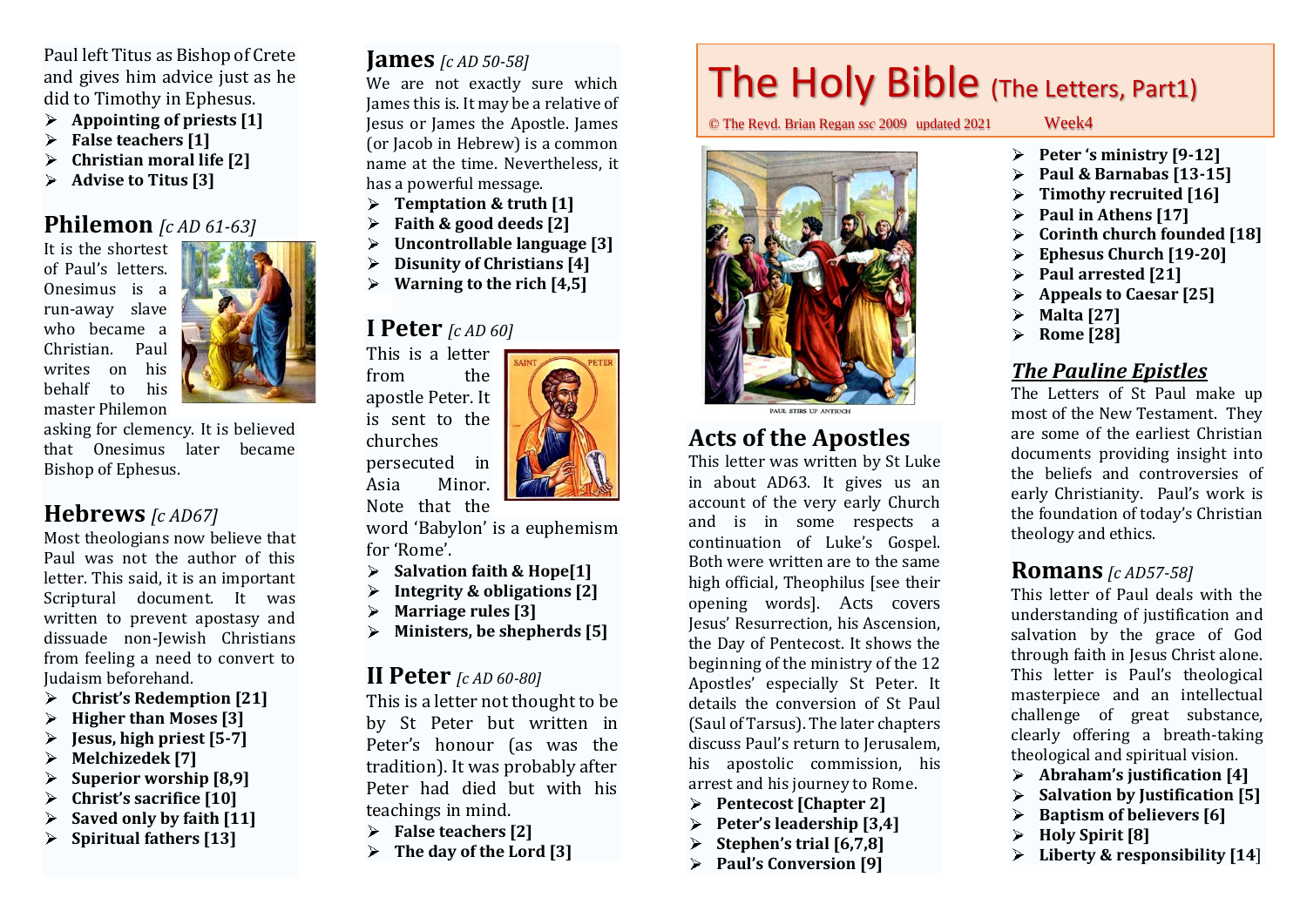# **I Corinthians** *[c AD54]*

Paul founded the church in Corinth His letter to them contains some of the best-known phrases in the New Testament, including 'all things to all men' (9:22), 'without love, I am nothing but a noisy gong' (13:1), 'through a glass dimly'. (13:12), and "when I was a child, I spoke as a child, I felt as a child, I thought as a child" (13:11).

- **Division & Scandal [1-3]**
- ➤ **Incest in Corinth [5]**
- **Marriage & Sex [7]** ➤
- **Women's' dress [8]**  $\blacktriangleright$
- **The Lord's Supper [11]**
- **Spiritual Gifts [12-14]**  $\triangleright$
- **Love is the greatest gift [13]**  $\blacktriangleright$
- **Resurrection [15]**  $\blacktriangleright$

# **II Corinthians** *[c AD56]*

II Corinthians probably the most intense. This harsh letter is because he loves them like a father and cares about their spiritual wellbeing. Paul felt the situation in



Corinth complicated and felt personally hurt and attacked as some had challenged his authority as an Apostle. He is criticized for the way he speaks and so writes and defends himself with some of his most important teachings. He states the importance of forgiving others, of being a person of Christ

and generously giving to God's people in Jerusalem, who were in great need. We believe two other letters to Corinth have been lost.

- $\triangleright$ **Corinthians in Crisis [1,2]**
- **Apostolic actions [4]**  $\blacktriangleright$
- **Christians, be generous [8]** ⋗
- **Paul answers critics [10-12]** ➤
- **Boasting for Christ [12]**  $\blacktriangleright$
- **Paul warns sinners [13]** ⋗

#### **Galatians** *[c AD57-58]*

This letter of Paul to the Christians in Galatia in central Anatolia [modern day Turkey], is mainly concerned with the controversy surrounding Gentile (non-Jewish) Christians. This, and his letter to the Romans, is of great significance theologically.

- **Paul's reprimand [1]**
- **His apostolic credentials [2]** ⋗
- $\blacktriangleright$ **Freedom in Christ [5-6]**

### **Ephesians** *[c AD61-63]*

This is the "Queen of the Epistles", and one of Paul's letters written while he was in prison in Rome. Paul addressed issues about a community with diverse cultural backgrounds. Very topical today.

- **God's salvation plan [1]**  $\blacktriangleright$
- $\blacktriangleright$ **Salvation is free [2]**
- $\blacktriangleright$ **The Sword of the Spirit [3]**
- **Call to unity [4]**
- **Husbands and wives [5]**  $\blacktriangleright$
- **Children, be obedient [6]**  $\blacktriangleright$

# **Philippians** *[c AD56-61]*

This letter is written to the church at Philippi, one of the earliest churches to be founded in Europe.

- **Humility [2]**
- **The True way [3]**  $\blacktriangleright$
- **Last advice [4]**  $\blacktriangleright$

# **Colossians** *[c AD61-63]*

Members of this congregation had incorporated pagan elements into their practice, including worship of dead spirits. Paul declared Christ's supremacy over the entire created universe and urged Christians to lead godly lives. He again rebuffs any division between Jewish and non-Jewish Christians.

- **Christ is the head of all [1]** ≻
- $\blacktriangleright$ **Against false teachings [2]**
- $\blacktriangleright$ **Husbands and wives [3]**

# **I Thessalonians** *[AD50]*

This is possibly the oldest existing Christian document. In these two letters, Paul reminds the Christians of Thessaloniki of his life with them and answers some concerns which have arisen in the church. He corrects some spurious notions about the fate of those who die, explaining that the dead will be resurrected, and dealt with prior to those still living.

- **Thanksgiving [1]**  $\triangleright$
- $\blacktriangleright$ **Timothy's ministry [3]**
- $\blacktriangleright$ **Live in holiness & love [4]**
- $\blacktriangleright$ **Respect for ministers [4]**
- **How Christians should be [4]**  $\blacktriangleright$

# **II Thessalonians** *[AD51]*

- **Last judgment [1]**
- **Christ's return [2]**
- **Idleness & disunity [3]** ➤

# **I Timothy** *[c AD65]*

This, letter with II Timothy and Titus, is one of the three 'Pastoral



letters'. Timothy in time becomes the Bishop of Ephesus and this letter gives him directives on the forms of worship, the organization

of the Church, and the bishop's (*Episcopus*) responsibilities and that of deacons (*Diaconi*). Paul also has worries about false teachers. In this letter we read about: -

- **Troubles in Ephesus [1]**
- **Women in church [2]** ⋗
- **Who can be a Bishop [3]**   $\blacktriangleright$
- **Who can be a Deacon [3]**  $\blacktriangleright$
- **Rejecting false Teachers [4]**
- **The Corinthian Crisis [1,2]**
- **Pastoral practice [5]**  $\blacktriangleright$
- **Elders (priests) [5]**
- **Wrong teachings again [6]** ⋗
- **Rich Christians [6]**

### **II Timothy** *[c AD65]*

- **False teachers again [2]**
- **The last days [3]**

# **Titus** *[c AD65]*

This letter to Titus, is the last of the three pastoral letters. *(PTO)*